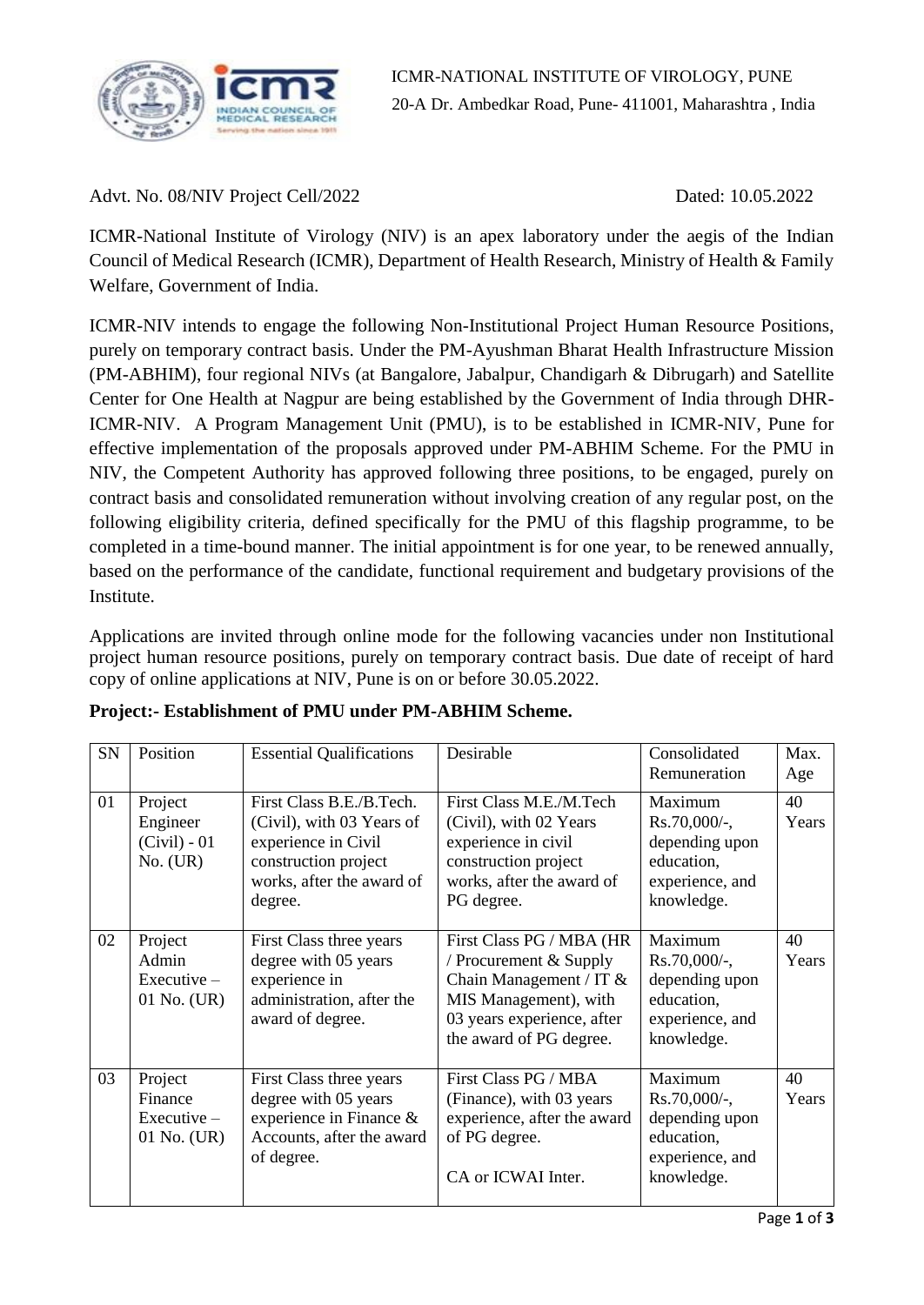## **Terms and Conditions:**

- 1. Candidates fulfilling the age criteria and possessing the required qualifications, experience, etc. as per the advertisement may fill the online application. After submission of the online application, the hard copy of the application form duly signed by the candidate should be sent to ICMR- National Institute of Virology, 20-A, Dr. Ambedkar Road, P B No. 11, Pune-411001 to reach at NIV, **on or before 30.05.2022, by 04.00 PM**. **There is no need to send any certificates/documents along with the hard-copy of application.**
- 2. **Late and incomplete online applications or applications not submitted through online or application submitted in any other format or hard copy of online application not submitted in time or hard copy of online application without signature and photo etc. will not be considered. Candidates are therefore advised to submit their applications well in time without waiting for the last date for submission of online application.**
- 3. Number of positions may vary.
- 4. These positions are meant for temporary projects and co-terminus with the project.
- 5. Engagement of the above advertised Project Human Resource Positions will depend upon availability of funds, functional requirements and approval of the Competent Authority. Therefore, we are not committed to fill up all the advertised Project Human Resource Positions and the process is liable to be withdrawn / cancelled / modified at any time, without any prior notice.
- 6. The rates of emoluments shown in this advertisement are Maximum payable  $\&$  the monthly remuneration will depend entirely on the education, experience and knowledge of candidates & approval of competent authority.
- 7. Cut-off date for age limit will be as on the date of last date for submission of applications.
- 8. Age relaxation will be as per the guidelines of ICMR. SC/ST/OBC candidates who apply against unreserved vacancies will not be eligible for age relaxation.
- 9. Separate application should be submitted for each position.
- 10. Qualification & experience should be in relevant discipline / field and from an Institution of repute. Experience should have been gained after acquiring the minimum essential qualification.
- 11. Mere fulfilling the essential qualification does not guarantee the selection.
- 12. Persons already in regular time scale service under any Government Department / Organizations are not eligible to apply.
- 13. No TA/DA will be paid to attend interview / personal discussion and candidates have to arrange transport / accommodation themselves.
- 14. ICMR-NIV reserves rights to consider or reject any application / candidature.
- 15. Submission of wrong or false information during the process of selection shall disqualify the candidature at any stage.
- 16. The persons engaged on Project Human Resource Positions cannot be permitted to register for Ph.D., due to time constraints.
- 17. The persons engaged on Project Human Resource Positions will normally be posted at the study site; however, they can be posted to any other sites in the interest of research work. They are liable to serve in any part of the country.